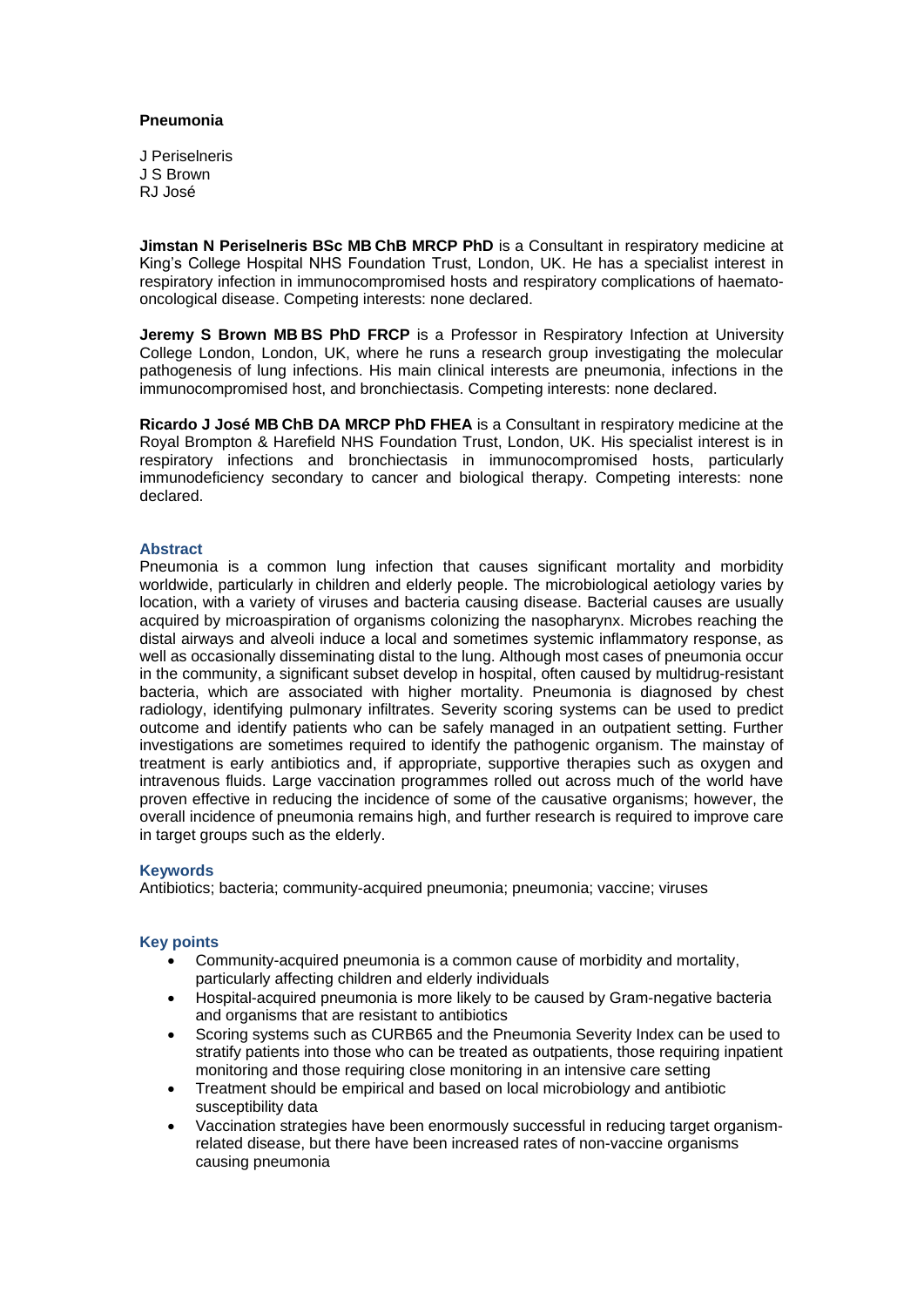### **Introduction**

Pneumonia is a common acute respiratory infection, causing lung infiltrates visible on chest radiography. Pneumonia can be categorized in a number of ways; perhaps the most widely used is according to where infection is acquired, dividing into community-acquired (CAP) and hospital-acquired (HAP) pneumonia. CAP makes up by far the largest proportion of pneumonias, whilst HAP has a different range of pathogens are involved and are more likely to be resistant to antibiotics. The range of severity in clinical manifestations of pneumonia owing to differences in the biology of the causative pathogen and multiple host factors such as coexisting co-morbidities and immune status. Despite improvements in care over the last few decades, pneumonia still causes significant morbidity and mortality worldwide.

### **Epidemiology**

In the UK, the incidence of CAP has increased from 1.5/1000 person–years in 2002 to 2.2/1000 in 2017. <sup>1</sup> This makes it the most common respiratory cause of hospital admission and the third most common respiratory cause of mortality. Global data suggest that the number of episodes of clinical pneumonia decreased from 178 million in 2000 to 138 million in 2015; at the same time, rates of hospitalization increased and mortality decreased from 1.7 million to 0.9 million. This suggests that there is better recognition and therefore timely treatment in an appropriate setting.

Pneumonia has a markedly increased incidence at the extremes of age. In children <5 years of age, CAP remains a common cause of death, causing >800,000 deaths a year, and accounting for >15% of deaths worldwide. A review of European studies indicates that increasing incidence is largely associated with increasing age (8/1000 person–years in those >65 years), as well as increasing rates of co-morbidity (Table 1) and coexisting immunocompromise. <sup>2</sup> Mortality rates for admitted patients vary from 5% to 30% depending on severity of illness at presentation. Recent national UK data indicate an overall inpatient mortality rate of 10% with a further 4% of patients dying within 30 days of discharge. As a result pneumonia imposes a significant healthcare burden, with annual expenditure of inpatient care throughout Europe of around €5.7 billion.

HAP is the second most common healthcare-associated infection (HAI) and the most common cause of HAI-related mortality. Incidence is 5–20 cases per 1000 hospital admissions. Approximately a third are acquired in intensive care unit (ICU) settings, most of which can be classified as ventilator-acquired pneumonia (VAP). The estimated cost is £10,000 per episode of VAP. In the USA an additional type of pneumonia, termed healthcare-associated pneumonia (HCAP), has been described and is associated with infection by multidrug-resistant organisms. HCAP is defined as patients in the following groups: hospitalization for >2 days in the previous 90, nursing home residency, home infusions and chronic dialysis. However, European data suggest that the microbial aetiology of HCAP cases is not significantly different from those of CAP, and that the HCAP category is redundant.

### **Aetiology**

Historically, *Streptococcus pneumoniae* was the most common identifiable cause of pneumonia, although before the era of genomic diagnostic tools, pathogens were not identified in most cases. The aetiology depends on the location and healthcare setting. In a recent metaanalysis of studies from Africa and Asia, 61% of cases were caused by viruses and 27% by bacteria; bacteria were over-represented in cases of severe pneumonia, and *Strep. pneumoniae* was the most common cause of blood culture-positive disease. Rhinovirus, human metapneumovirus, parainfluenza virus, *Mycobacterium tuberculosis*, *Haemophilus influenzae* and *S. pneumoniae* accounted for >5% of cases. A second meta-analysis agrees that viruses are the most common cause of pneumonia, with *Staphylococcus aureus* and *H. influenzae* nontype B the most common bacterial pathogens since the widespread use of pneumococcal and HiB vaccines.<sup>3</sup>

Importantly, co-infections of bacteria and atypical organisms (e.g. *Chlamydia pneumoniae*, *Mycoplasma pneumoniae*) or viruses are frequent, with well-recognized associations between influenza in particular and secondary bacterial infections with *S. pneumoniae* and *S. aureus*. Interestingly, recent UK data suggest that *S. pneumoniae* remained the most common cause of hospitalization with pneumonia in one city, accounting for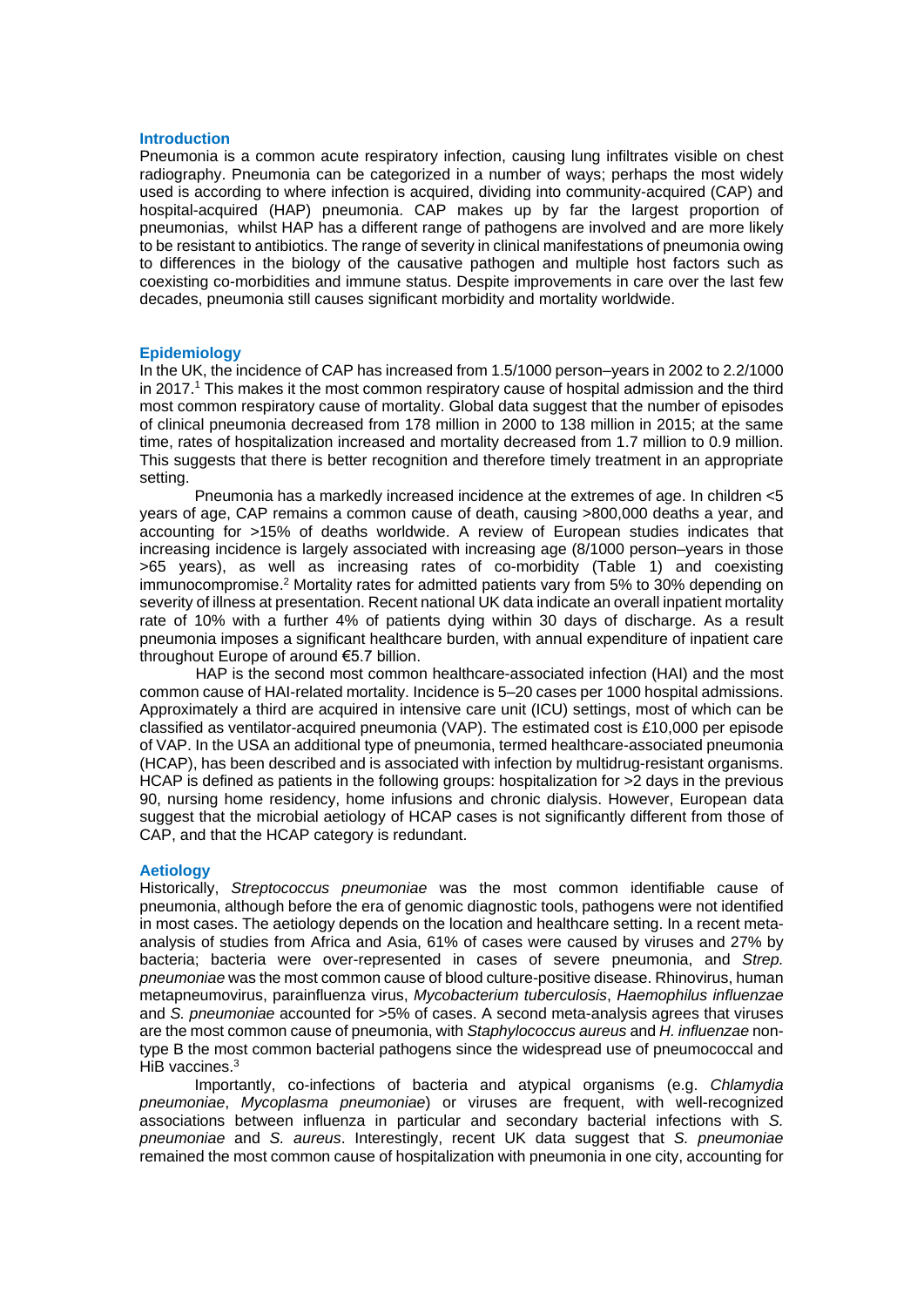36.6% of these cases. Additionally, rates of pneumococcal pneumonia in the UK increased over the 5-year period from 2013 to 2018.

HAP is associated with Gram-negative and multidrug-resistant organisms. In US studies the most common identified pathogens are *S. aureus* (often methicillin-resistant), *Pseudomonas aeruginosa*, *Klebsiella* spp. and *Enterobacteriaceae* spp. The emergence of carbapenemase-producing organisms is a major concern as this markedly restricts the potential effective antimicrobial therapies for these pathogens. HAP mortality rates are as high as 70%.

## **Pathophysiology**

Pneumonia occurs as a result of pathogens accumulating in the lower airways and alveoli, leading to the influx of inflammatory exudative fluid. The most common source of these organisms is microaspiration from their usual ecological niche of the nasopharynx (*S. pneumoniae*, *H. influenzae*, *S. aureus*, *Enterobacteriaceae* spp.); occasionally, there is direct inhalation of airborne microorganisms (atypical bacterial pathogens, viruses).

Disease occurs when host local pulmonary immunity is overcome by large numbers of invading pathogens or by virulent organisms, resulting in a local inflammatory response and recruitment of immune cells including neutrophils to the alveoli. This impairs gas exchange, and can also be associated with a significant systemic inflammatory response. Pneumonia can also be complicated by septic shock, acute respiratory distress syndrome and distal spread of the infecting organisms to the pleura (to cause empyema), heart, joints or central nervous system. Less commonly, pneumonia is secondary to haematogenous spread from organisms in other parts of the body, for example from colonized indwelling catheters.

Clinical manifestations are a productive cough, breathlessness, fever, chest pain and haemoptysis. Classically, *S. pneumoniae* is described as causing rusty sputum and rigors, whereas atypical organisms cause more non-specific symptoms such as myalgia, headache and gastrointestinal symptoms. However, specific organisms cannot be reliably identified from clinical features. Examination findings include crackles, bronchial breathing, reduced air entry, fever, tachypnoea, tachycardia and altered mental status. Features of sepsis should be actively sought as specific sepsis-targeted supportive measures should be instituted as a matter of urgency.

### **Investigations**

Initial investigations should include a chest radiograph (National Institute for Health and Care Excellence (NICE) guidelines recommend that a chest X-ray take place within 4 hours of presentation to secondary care), to identify consolidation and look for complications such as pleural effusions, and blood tests including a full blood count and renal function. Arterial blood gases should be performed in patients with hypoxaemia or hypotension.

The use of specific microbiological investigations is not recommended in non-severe pneumonia as they do not affect outcome. However, microbiological identification is important in severe pneumonia and in patients at high risk of HAI (including methicillin-resistant *S. aureus* (MRSA) and *P. aeruginosa*); recommendations include sputum and blood culture, and pneumococcal and *Legionella* urinary antigen. Additional microbiological investigations are also useful in cavitary disease and in patients with associated pleural effusions. With VAP, endotracheal aspirates should always be performed, given the risk of multidrug-resistant organisms. Molecular diagnostic techniques such as mass spectrometry and polymerase chain reaction have increased detection rates of CAP to 87%, from 39% with culture-based only methods.

The use of procalcitonin to differentiate viral from bacterial infections has not proved effective. Although testing for influenza has a well-established role in identifying patients who need isolation, there are currently no data on its role in affecting outcomes of pneumonia.

#### **Risk stratification**

Various clinical prediction rules have been validated to predict outcomes for CAP. The CURB65 score (Table 2) is an easy to use prognostic score that has been incorporated into British Thoracic Society (BTS) and NICE guidelines for use at the initial clinical assessment to identify individuals who can be safely treated as outpatients and those who should be admitted to a high-dependency setting.

Other scores are better at predicting outcome but more cumbersome to use. The American Thoracic Society (ATS) recommends the Pneumonia Severity Index (Table 3), which is perhaps most useful for patients admitted to a critical care environment. The Sequential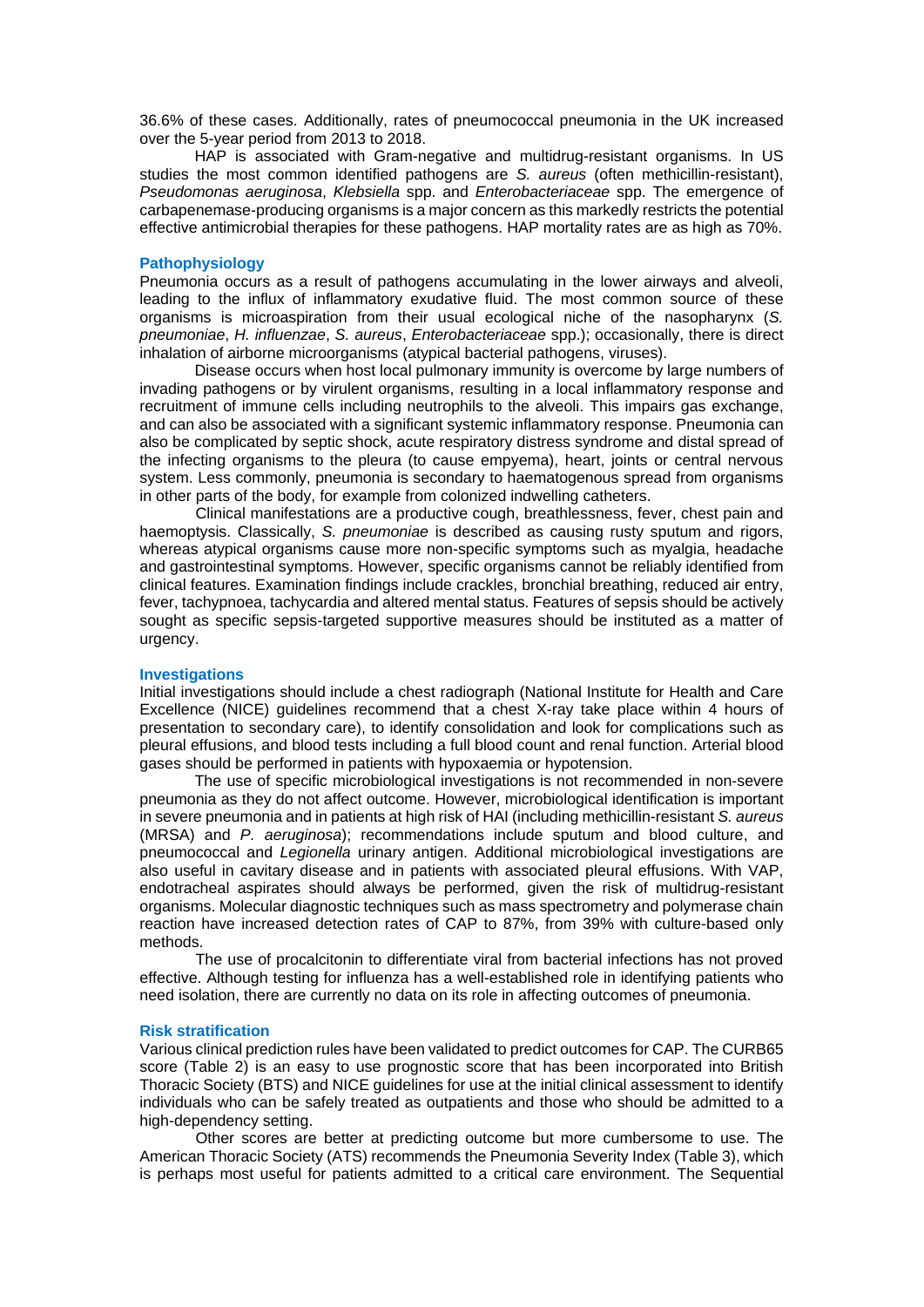Organ Failure (SOFA) score (Table 4) was initially designed to predict organ dysfunction and complications in critically unwell patients, but has also been shown to predict outcome in this cohort. Analysis of the PROGRESS study has shown that SOFA is a better predictor of 28-day mortality or admission to ICU in comparison to other pneumonia scoring systems.

### **Treatment**

The mainstay of treatment remains the early administration of antibiotics, with NICE guidance suggesting that antibiotics should be administered within 4 hours of diagnosis of pneumonia. As clinical manifestations are not reliable indicators of the infective pathogen, treatment is empirical and depends on which organisms are the locally dominant causes of CAP or HAP. Signs of sepsis should be actively sought, and in these cases intravenous antibiotics should be administered within an hour of admission and accompanied by adequate fluid resuscitation and supplementary oxygen if the patient is hypoxaemic.

BTS and recent ATS guidelines suggest a combination of a β-lactam and a macrolide antibiotic for severe pneumonia. Patients considered well enough for outpatient management are recommended amoxicillin, doxycycline or a macrolide. Aspiration pneumonia does not require the addition of extra anaerobic cover. Patients with previously isolated resistant organisms or who present with an HAP need specific additional coverage. There should be consideration of an anti-pseudomonal β-lactam with the addition of gentamicin or a fluoroquinolone. If MRSA is a concern, vancomycin or linezolid should also be added.

In a recent US study, the use of broad-spectrum antibiotics (used in 39.7% patients) for CAP was associated with longer hospital stay, greater healthcare costs and increased rates of *Clostridium difficile* infection, although rates of resistant organisms causing pneumonia were low (3%). This suggests that, where possible, local data should inform antibiotic treatment with as narrow a range of coverage as possible.

There has been significant interest in adjunctive treatment of pneumonia, mainly targeted against the excess inflammatory response thought to contribute to pathology. There have been discordant results in studies and meta-analyses of the addition of corticosteroids in terms of the outcome of both non-severe and severe pneumonia. A bundled intervention including corticosteroids, early mobilization and dietary interventions had no impact on mortality, length of stay or readmission rates, although there was some evidence of increased bleeding from the gastrointestinal tract.<sup>4</sup>

A recent trial of a novel antitoxin in patients in ICU that targets pneumolysin, a toxin thought to modulate the immune response during pneumococcal pneumonia, has shown promise, with treated patients having a better response in terms of SOFA score compared with conventional treatment. 5

### **Prevention**

Vaccination to reduce the incidence of pneumonia has largely been targeted against *S. pneumoniae* because of its historical position as the most common cause of pneumonia. The latest iteration of the conjugate vaccine generates immunity against 13 capsular serotypes of *S. pneumoniae*. Epidemiological studies have shown that a roll-out of this vaccination to children has resulted in a reduced incidence of childhood colonization by vaccination serotypes and childhood pneumonia. As children are the main reservoir of *S. pneumoniae* infections, vaccination of children has also had significant herd immunity effects and reduced invasive pneumococcal disease in adults, as well as hospitalization of adults because of pneumonia.

Modelling suggests that pneumococcal vaccination has avoided >43,000 admissions with pneumococcal disease in the UK, primarily by preventing pneumonia. Despite the success of vaccination, there are concerns about serotype replacement within *S. pneumoniae* strains, with a recent UK study showing increased rates of disease caused by non-vaccine serotypes. As many cases of pneumonia are related to influenza, either as a direct cause of pneumonia or indirectly by allowing bacterial pneumonia to develop, influenza vaccination is an important preventive strategy.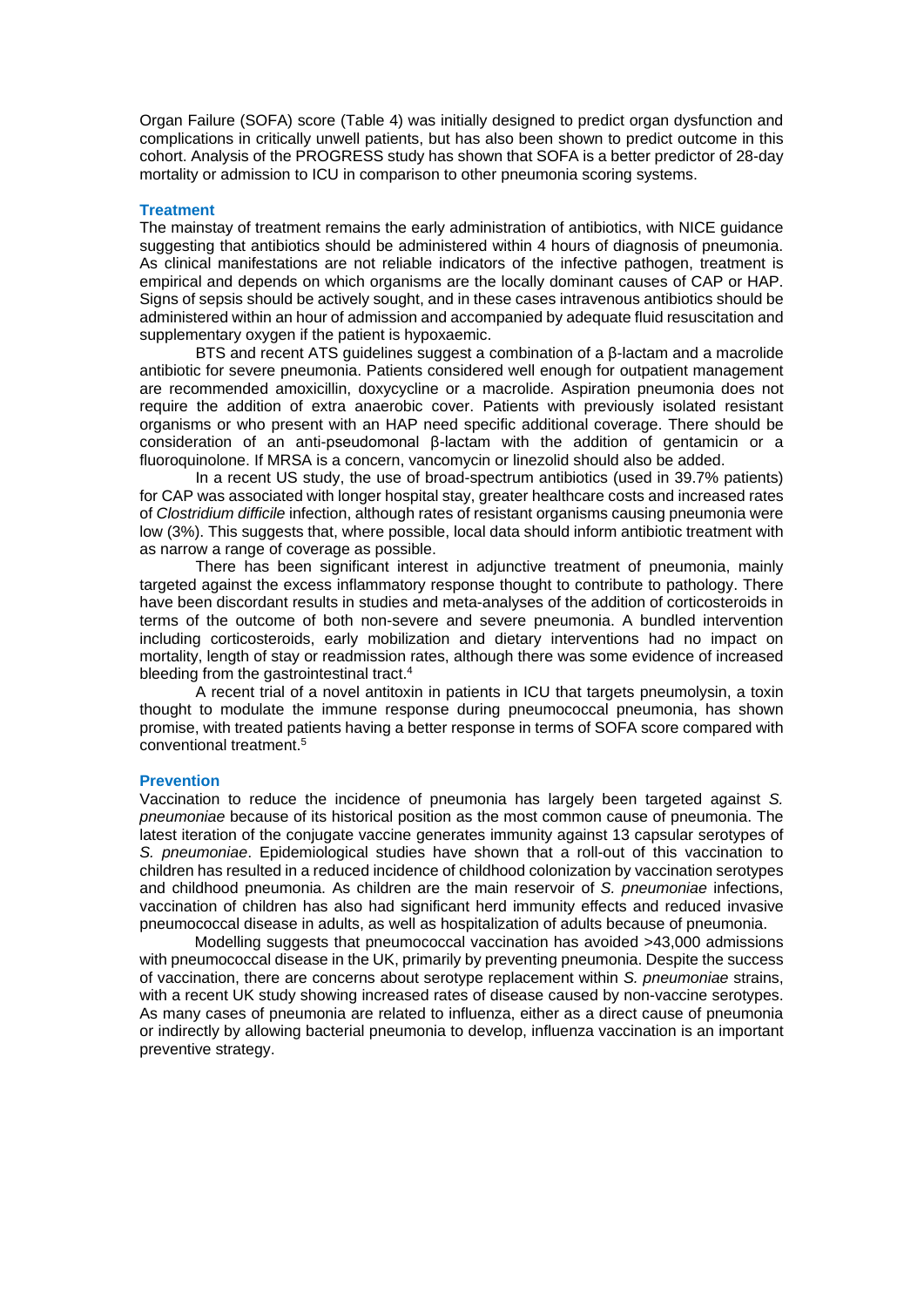| Table 1                                                |                             |                                                                                      |  |
|--------------------------------------------------------|-----------------------------|--------------------------------------------------------------------------------------|--|
| Risk factors for CAP and drug-resistant organisms      |                             |                                                                                      |  |
| <b>Risk factors for CAP</b>                            | Risk factors for multidrug- |                                                                                      |  |
| <b>Co-morbidities</b>                                  | Lifestyle factors           | resistant organisms                                                                  |  |
| Chronic respiratory disease<br>$\cdot$ COPD<br>•Asthma | Smoking                     | Age >65 years                                                                        |  |
| Chronic heart failure                                  | Chronic alcohol abuse       | Antimicrobial therapy or<br>hospitalization (≥2 days) within<br>the previous 90 days |  |
| Diabetes mellitus                                      | Underweight                 | Chronic dialysis                                                                     |  |
| Stroke                                                 | Multiple occupancy housing  | Congestive heart failure                                                             |  |
| Dementia                                               | Not visiting the dentist    | Gastric acid suppressive<br>therapy                                                  |  |
| Cancer                                                 | Low socioeconomic class     | Tube feeding                                                                         |  |
| Chronic liver disease                                  |                             |                                                                                      |  |
| Chronic kidney disease                                 |                             |                                                                                      |  |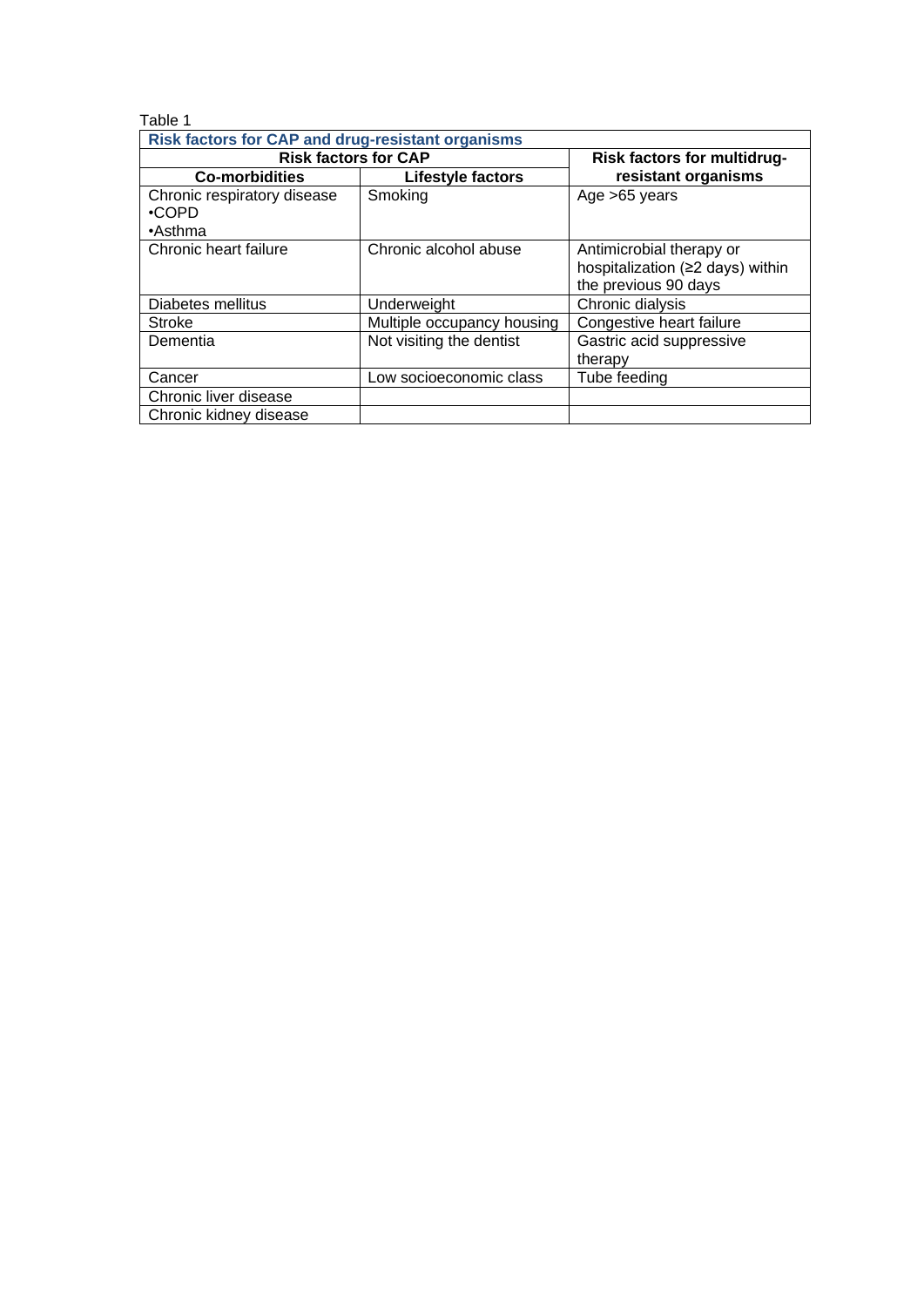# Table 2 CURB 65 severity score

| <b>Score</b> | <b>Mortality</b>     |
|--------------|----------------------|
|              | $0.6\%$ – outpatient |
|              | 2.7%                 |
|              | 6.8%                 |
|              | 14%                  |
| 4 or 5       | 27.8%                |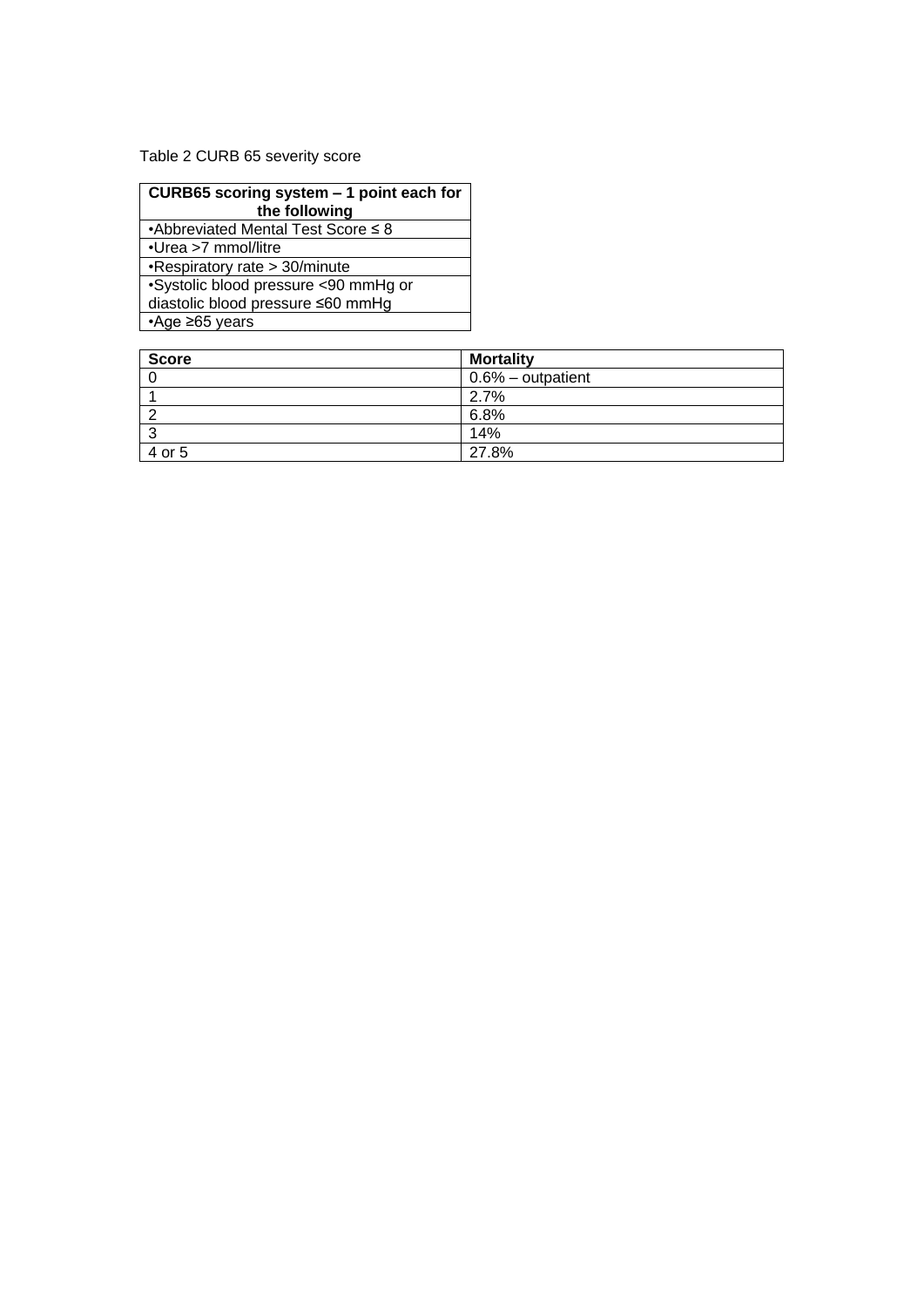# Table 3

| <b>Pneumonia Severity Index scoring system</b> |                  |  |  |  |
|------------------------------------------------|------------------|--|--|--|
| Age                                            |                  |  |  |  |
| •Men                                           | Age in years     |  |  |  |
| •Women                                         | Age in years -10 |  |  |  |
| •Nursing home resident                         | Age in years +10 |  |  |  |
| <b>Co-morbidities</b>                          |                  |  |  |  |
| •Neoplastic disease                            | $+30$            |  |  |  |
| •Liver disease                                 | $+20$            |  |  |  |
| •Heart failure                                 | $+10$            |  |  |  |
| •Stroke                                        | $+10$            |  |  |  |
| •Renal failure                                 | $+10$            |  |  |  |
| <b>Physical examination</b>                    |                  |  |  |  |
| •Altered mental status                         | $+20$            |  |  |  |
| •Respiratory rate > 30/minute                  | $+15$            |  |  |  |
| •Systolic blood pressure <90 mmHg              | $+10$            |  |  |  |
| •Temperature < 35°C or > 40°C                  | $+10$            |  |  |  |
| •Pulse >125/minute                             | $+10$            |  |  |  |
| Laboratory and radiological findings           |                  |  |  |  |
| •Arterial pH <7.35                             | $+30$            |  |  |  |
| $\cdot$ Urea $\geq$ 11 mmol/litre              | $+20$            |  |  |  |
| •Sodium <130mmol/litre                         | $+20$            |  |  |  |
| •Glucose ≥14 mmol/litre                        | $+10$            |  |  |  |
| $\cdot$ Haematocrit <30%                       | $+10$            |  |  |  |
| •PaO $_2$ <8 kPa or saturations ≤90%           | $+10$            |  |  |  |
| •Pleural effusion                              | $+10$            |  |  |  |

| <b>Score</b> | Category | <b>Mortality</b> |
|--------------|----------|------------------|
| 51           |          | $0.2\%$          |
| $51 - 70$    |          | 0.5%             |
| $71 - 90$    | Ш        | 2.6%             |
| $91 - 130$   | I٧       | 9.3%             |
| >130         |          | 24.9%            |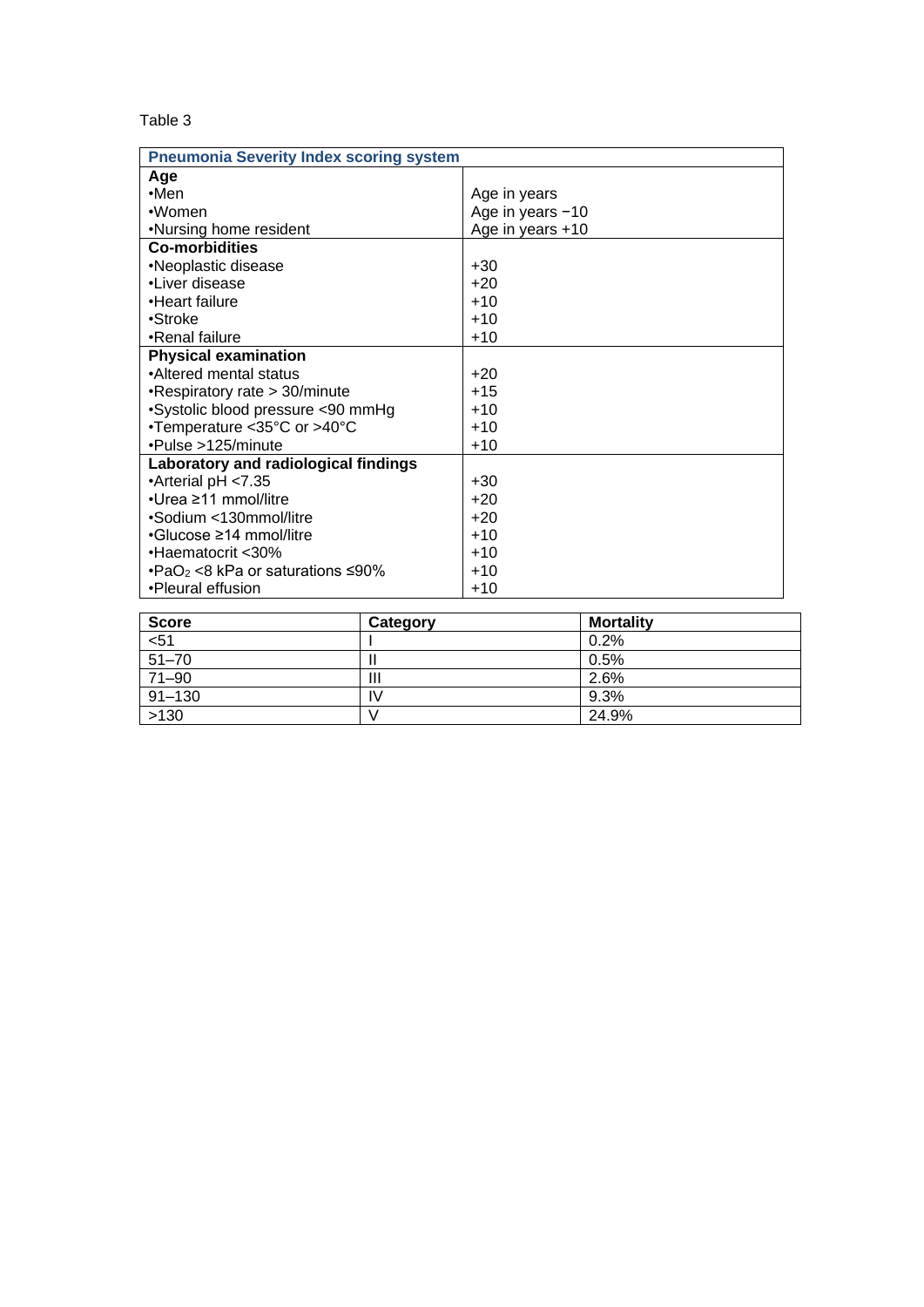| Table 4                                    |                                                   |                           |                                                                                                  |                                          |                                               |                                           |  |  |
|--------------------------------------------|---------------------------------------------------|---------------------------|--------------------------------------------------------------------------------------------------|------------------------------------------|-----------------------------------------------|-------------------------------------------|--|--|
|                                            | <b>SOFA severity scoring system</b>               |                           |                                                                                                  |                                          |                                               |                                           |  |  |
| <b>SO</b><br><b>FA</b><br><b>SCO</b><br>re | PaO <sub>2</sub> /Fi<br>O <sub>2</sub><br>(mmHg)  | <b>GCS</b><br>scor<br>е   | <b>Cardiovascular</b><br>system                                                                  | <b>Bilirubin</b><br>(micromol/litr<br>e) | <b>Platelets</b><br>(x10 <sup>9</sup> /litre) | <b>Creatinine</b><br>(micromol/litr<br>e) |  |  |
| 0                                          | $\geq 400$                                        | 15                        | MAP $\geq 70$ mmHg                                                                               | < 20                                     | $\geq 150$                                    | 110                                       |  |  |
| $+1$                                       | $<$ 400                                           | $13 -$<br>14              | MAP <70 mmHg                                                                                     | $20 - 32$                                | 100-150                                       | 110-170                                   |  |  |
| $+2$                                       | $300$                                             | $10 -$<br>12 <sub>2</sub> | Dopamine <5<br>microgram/kg/ml<br>or dobutamine                                                  | $33 - 101$                               | $50 - 99$                                     | 171-299                                   |  |  |
| $+3$                                       | $<$ 200 and<br>mechani<br>cally<br>ventilate<br>d | $6 - 9$                   | Dopamine > 5<br>microgram/kg/ml<br>or<br>epinephrine/norepi<br>nephrine ≤0.1<br>microgram/kg/ml  | $102 - 204$                              | $20 - 49$                                     | 300-440                                   |  |  |
| $+4$                                       | $<$ 100 and<br>mechani<br>cally<br>ventilate<br>d | <6                        | Dopamine >15<br>microgram/kg/ml<br>or<br>epinephrine/norepi<br>nephrine > 0.1<br>microgram/kg/ml | >204                                     | $20$                                          | >440                                      |  |  |

FiO2, fraction of inspired oxygen; GCS, Glasgow Coma Scale; MAP, mean arterial pressure.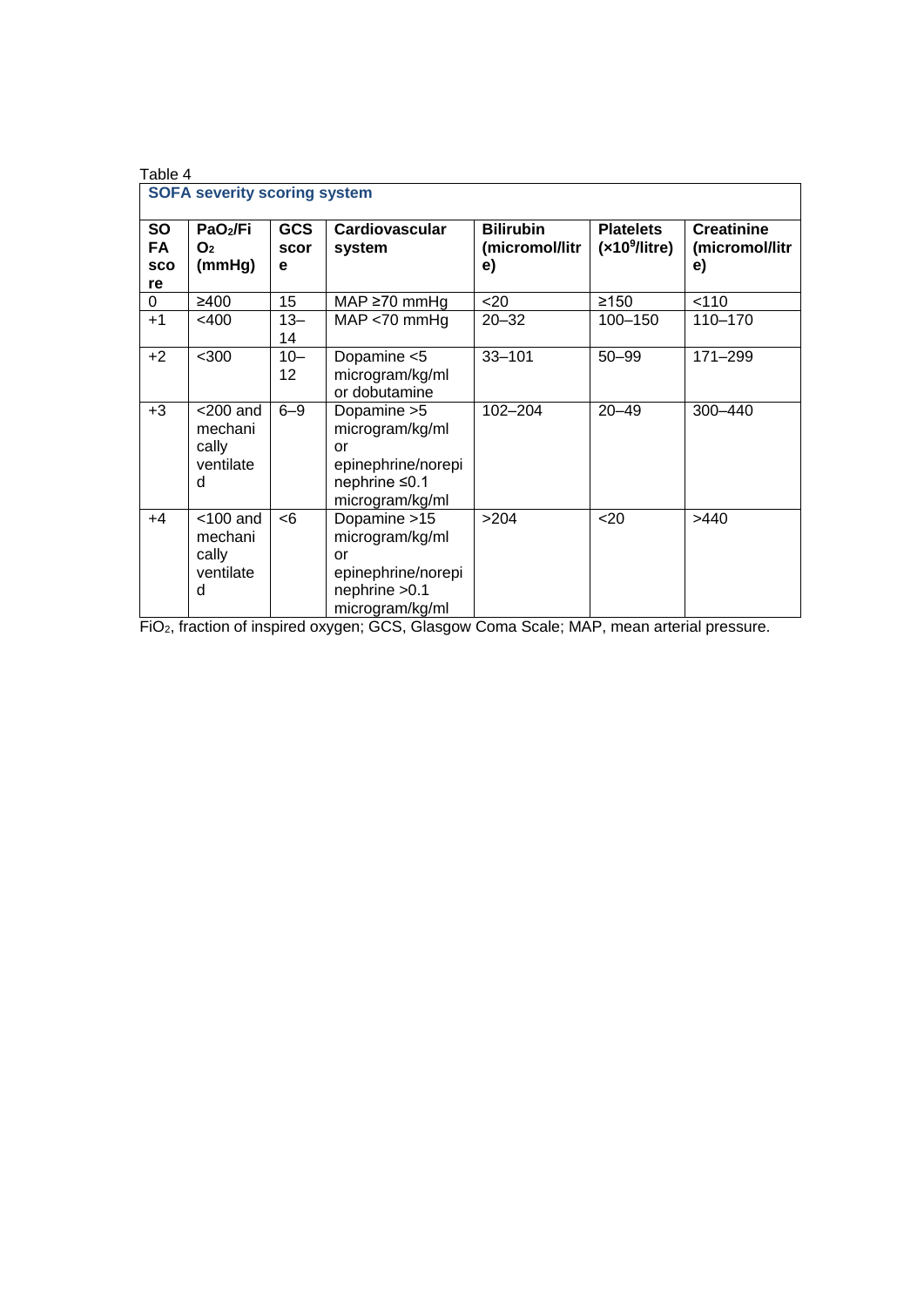## **KEY REFERENCES**

- 1. Sun X, Douiri A, Gulliford M. Pneumonia incidence trends in UK primary care from 2002 to 2017: population-based cohort study. *Epidemiol Infect* 2019; **147:** e263.
- 2. Torres A, Peetermans WE, Viegi G, Blasi F. Risk factors for community-acquired pneumonia in adults in Europe: a literature review. *Thorax* 2013; **68:** 1057–65.
- 3. Marangu D, Zar HJ. Childhood pneumonia in low-and-middle-income countries: an update. *Paediatr Respir Rev* 2019;.**32:** 3–9.
- 4. Lloyd M, Karahalios A, Janus E, A, et al. Effectiveness of a bundled intervention including adjunctive corticosteroids on outcomes of hospitalized patients with community-acquired pneumonia: a stepped-wedge randomized clinical trial. *JAMA Intern Med* 2019 Jul 8. doi: 10.1001/jamainternmed.2019.1438. [Epub ahead of print]
- 5. Laterre PF, Colin G, Dequin PF, et al. CAL02, a novel antitoxin liposomal agent, in severe pneumococcal pneumonia: a first-in-human, double-blind, placebo-controlled, randomised trial. *Lancet Infect Dis* 2019; **19:** 620–30.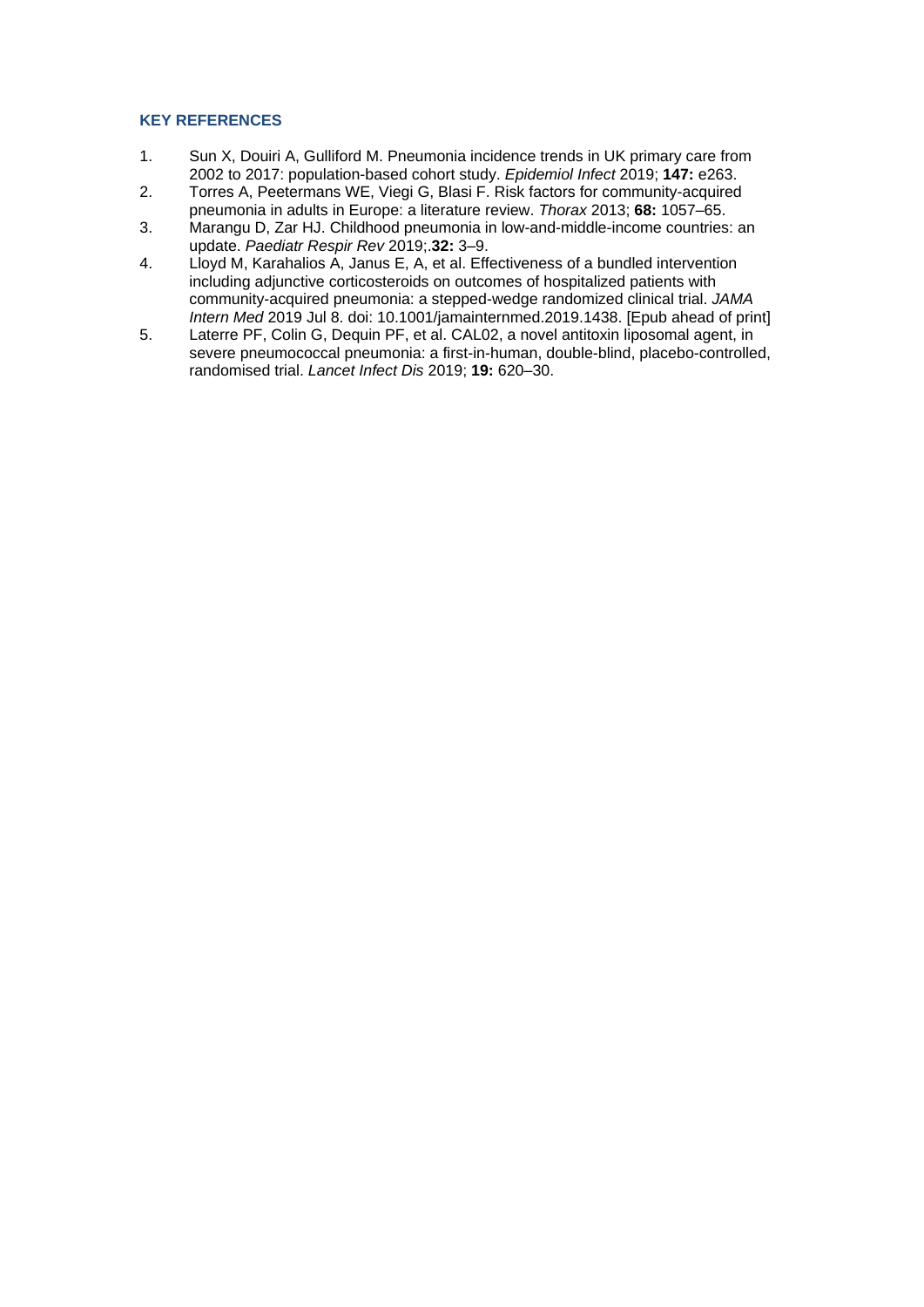## **Question 1**

A 43-year-old man presented with cough productive of green sputum, breathlessness, some left-sided chest pain and mild confusion. He had no known drug allergies. On clinical examination, he was not orientated in place and time. His temperature was 38.2°C, heart rate 112 beats/minute, blood pressure 102/54 mmHg, respiratory rate 28/minute, and oxygen saturations 91% on air. On auscultation of his chest, he had bronchial breathing at the left base

## **Investigations**

- •Haemoglobin 125 g/litre (130–180)
- •Platelets  $450 \times 10^9$ /litre (150-400)
- •White cell count  $14.8 \times 10^9$ /litre (4.0-11.0)
- •Neutrophils  $11.3 \times 10^9$ /litre (1.5–7.0)
- •Sodium 129 mmol/litre (137–144)
- •Potassium 3.9 mmol/litre (3.5–4.9)
- •Urea 11.2 mmol/litre (2.5–7.0)
- •Creatinine 96 micromol/litre (60–110)
- •C-reactive protein 183 mg/litre (<10)
- •Arterial blood gases
- pH 7.32 (7.35–7.45)
- PaO<sup>2</sup> 7.9 kPa (11.3–12.6)
- $-$  PaCO<sub>2</sub> 4.1 kPa (4.7–6.0)
- Base excess −4 mmol/litre (±2)
- Lactate 1.1 mmol/litre (0.5–1.6)

## **What is the best treatment to give him?**

- A Ciprofloxacin intravenously and gentamicin intravenously
- B Co-amoxiclav intravenously and oral clarithromycin intravenously
- C Levofloxacin orally
- D Vancomycin intravenously and gentamicin intravenously
- E Non-invasive ventilation

**Correct answer: B.** British Thoracic Society, National Institute for Health and Care Excellence and American Thoracic Society guidelines agree that severe community-acquired pneumonia should be treated with an intravenous penicillin and an oral macrolide or doxycycline. Vancomycin (D) should be used when methicillin-resistant *Staphylococcus aureus* is suspected. Non-invasive ventilation (E) should be used when there is respiratory, rather than metabolic, acidosis.

## **Question 2**

A 73-year-old woman presented with symptoms and signs of a community-acquired pneumonia. She had had a 1-week prodrome of viral upper respiratory tract infection symptoms and had been treated with oral amoxicillin, without effect. She had no known drug allergies.

## **Investigations**

•Chest X-ray showed cavitating left middle zone consolidation •A nasopharyngeal swab was positive for influenza B

## **What is the best treatment to add in at this stage?**

- A Amantadine orally
- B Hydrocortisone 100 mg 6-hourly, intravenously
- C Ribavirin via a nebulizer
- D Piperacillin/tazobactam intravenously
- E Oseltamivir orally and vancomycin intravenously

**Correct answer: E.** The most likely infections after influenza are *Staphylococcus aureus* and *Streptococcus pneumoniae*, so vancomycin should be added to cover methicillin-resistant